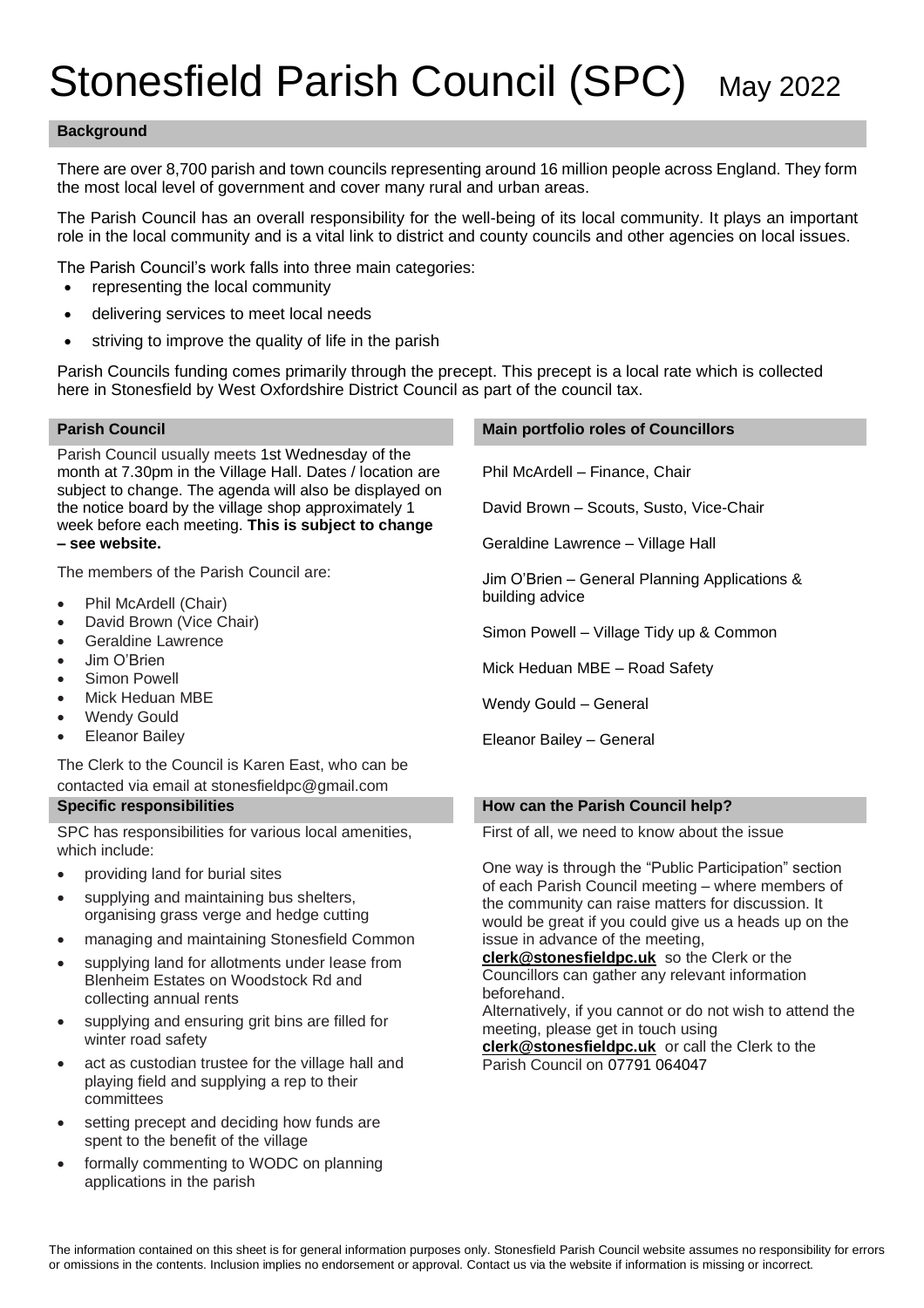# Stonesfield Parish Council (SPC) May 2022

### **Liaison with other organisations and individuals Who can be a Parish Councillor?**

SPC also reports to the relevant organisations any issues and problems that Councillors or residents have concerns about, such as

• broken street lighting, potholes, road markings or street signage issues, emptying of salt traps, overgrown vegetation obstructing highways – responsibility of Oxfordshire County Council (OCC) and its Highways Dept.

*Residents can also report directly to OCC Highways via* **[highway.enquiries@oxfordshire.gov.uk](mailto:highway.enquiries@oxfordshire.gov.uk)** *or by telephone on 0845 310 1111. Problems that are the responsibility of OCC can also be reported via* **<http://fixmystreet.oxfordshire.gov.uk/>**

- footpath matters, such as broken stiles, obstructed footpaths. Local footpaths – responsibility of Oxfordshire County Council Countryside Dept. Details of all Stonesfield footpaths can be found on OCC Definite Statement footpaths
- planning, road name signs, household waste and recycling collections – responsibility of West Oxfordshire District Council
- housing to either Cottsway Housing Association who manage social housing in Stonesfield or West Oxfordshire District Council who are responsible for housing development through the Local Development Framework and its Local Plan
- with Thames Valley Police on matters such as speeding, anti-social behaviour and crime prevention
- with the local churches and the Diocese of Oxford
- with local landowners and residents over individual matters

## **West Oxfordshire District Council (WODC)**

01993 861000 [www.westoxon.gov.uk](http://www.westoxon.gov.uk/)

Town Centre Shop, 3 Welch Way, Witney, OX28 6JH

*Bins, recycling, Council tax, planning, building, housing, environment, flytipping and abandoned vehicles.*

## **Oxfordshire County Council**

01865 792422 www.oxfordshire.gov.uk

*Trading standards, births, deaths, planning, fire and public safety, roads, transport and libraries*

Parish Councillors must be:

- Aged 18 or over;
- A citizen of the UK, Commonwealth, EU or Ireland;
- On the electoral roll, or a resident or within 3 miles of the parish, own land or work in the parish.

They should:

- Be able to attend regular evening meetings (one Parish Council Meeting every other month plus occasional other meetings as required)
- Be interested in local issues, preferably not just a single issue;
- Have an understanding and willingness to represent the views of the whole community;
- Have an interest in being a professional and effective councillor.

The **National Association of Local Councils** has also published a very useful guide to being a local councillor.

### **Local Councils Transparency Code**

SPC has to comply with national requirements issued by the Department for Communities and Local Government (DCLG). New requirements are laid out in the [Transparency Code,](https://drive.google.com/file/d/0B7XsQs6aMk1dSzNnMk55ODk1TTg/view?usp=sharing) introduced by DCLG in December 2014. These are intended to increase transparency of smaller arms of local government, such as SPC, which has an annual turnover of less than £25,000.

This Code requires SPC to publish annually key information about SPC finances, assets and what the specific roles of your councillors are. SPC complies with this fully as its draft accounts and the statement of accounts are published with the agendas for the Annual Parish Meeting and the Annual Parish Council meeting annually in May.